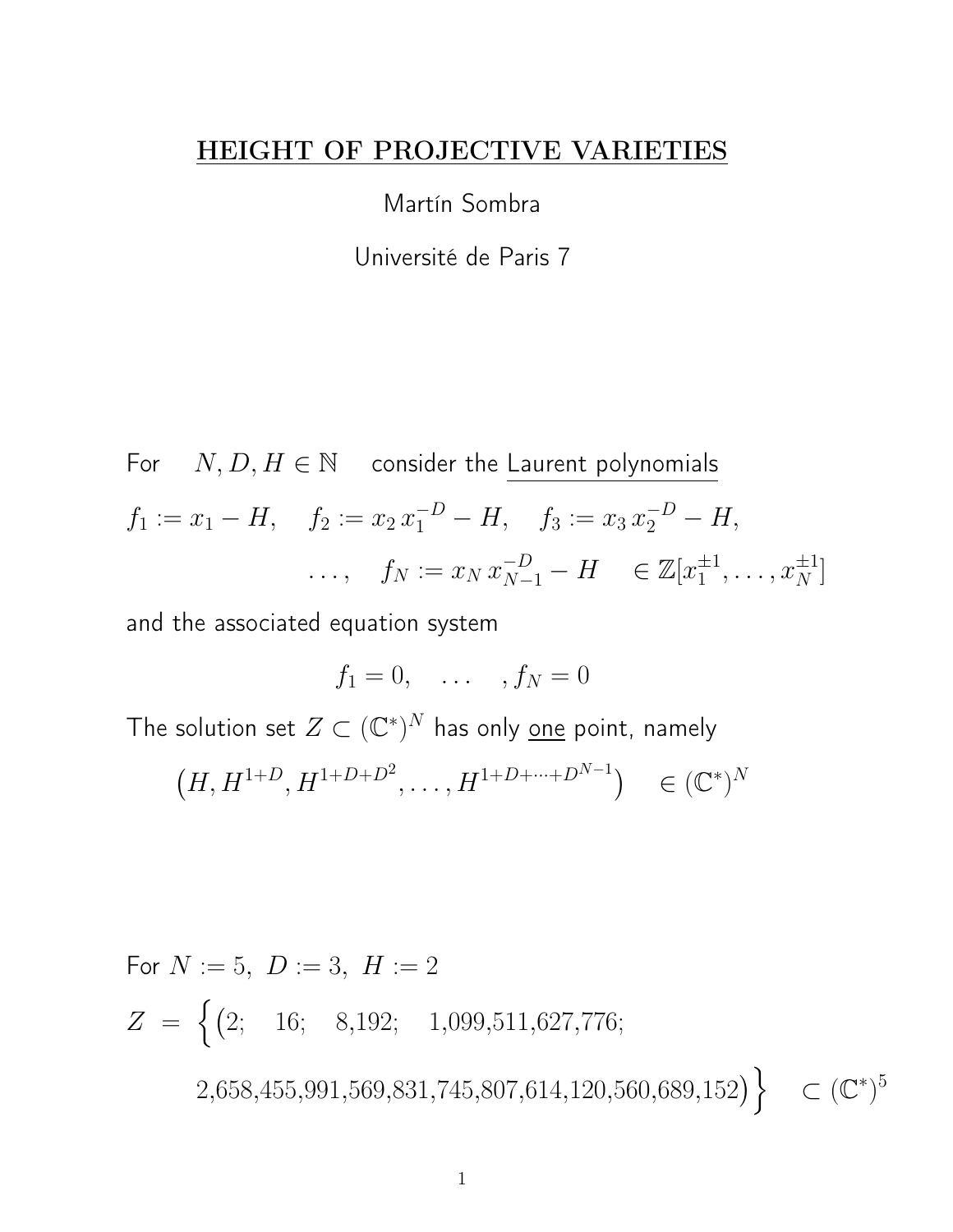# Heights of points of  $\mathbb{T}^N$

For 
$$
m = (m_1, ..., m_N) \in \mathbb{Z}^N
$$
 the *height*  

$$
h(m) = \log \max\{0, m_1, ..., m_N\}
$$

is a measure for the complexity of writing down  $\xi$ .

In the example

$$
deg(Z) = 1, \t h(Z) = (1 + D + \dots + D^{N-1}) log(H)
$$
  
For  $N := 5$ ,  $D := 3$ ,  $H := 2$  we have  $h(Z) = 83.87$ .

Set  $\mathbb{T}^N:=(\mathbb{Q}^*)^N$  for the algebraic torus of dimension  $N.$  The previous defn is compatible with the group law : for  $k \in \mathbb{N}$  we set

$$
[k] : \mathbb{T}^N \to \mathbb{T}^N \quad , \quad (t_1, \ldots, t_N) \mapsto (t_1^k, \ldots, t_N^k)
$$

for the multiplication by  $k$  over  $\mathbb{T}^N$  ; then

$$
h([k] \, m) = k \, h(m)
$$

How does this extends to 0-dimensional varieties ?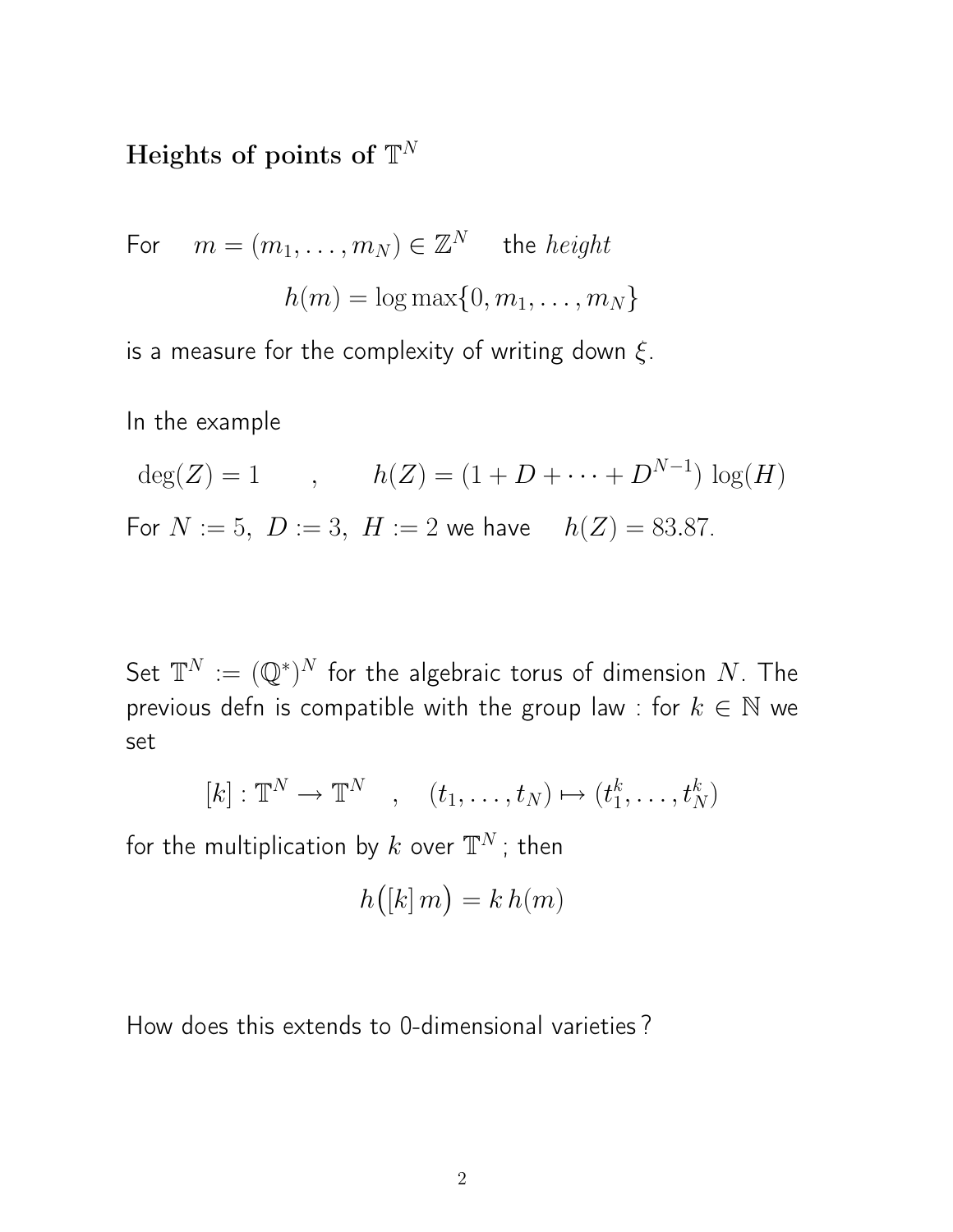Let  $X \subset \mathbb{T}^N$  be a 0-dimensional Q-variety. Consider the (primitive) Chow form

$$
\mathcal{C}h_X = \gamma \prod_{\xi \in Z} \left( U_0 + U_1 \xi_1 + \dots + U_N \xi_N \right) \in \mathbb{Z}[U_0, \dots, U_N]
$$

which is well-defined up to  $\pm$ . Set

$$
h_{\text{naive}}(X) := h(\mathcal{C}h_X) = \log \max \Big\{ \big| \text{Coeffs of } \mathcal{C}h_X \big| \Big\}
$$

This is *linear* up to a bounded function : there exists  $c \geq 0$  st

$$
h_{\text{naive}}([k]\, X) = c\, k + O(1) \qquad , \qquad k \gg 0
$$

then the *height* of  $X$  is defined as

$$
h(X):=\lim_{k\mapsto\infty}\frac{1}{k}\,h_{\mathrm{naive}}([k]\,X)
$$

This is the <u>normalized</u> (or Neron-Tate) height of points of  $\mathbb{T}^N$ introduced by [Weil 51] ; this approach is due to [Neron65] for points in Abelian varieties

It is linear :

$$
h([k]\, X)=k\,h(X)
$$

For  $\xi \in (\mathbb{Q}^*)^N$ 

$$
h(\xi) = \log \max\{q, m_1, \ldots, m_N\}
$$

where  $\xi =$ 1  $\overline{q}$  $(m_1, \ldots, m_N)$  is an irredundant expression for  $\xi$ 

In general

$$
\left| h(X) - h(\mathcal{C}h_X) \right| \le \log(N+1) \# X
$$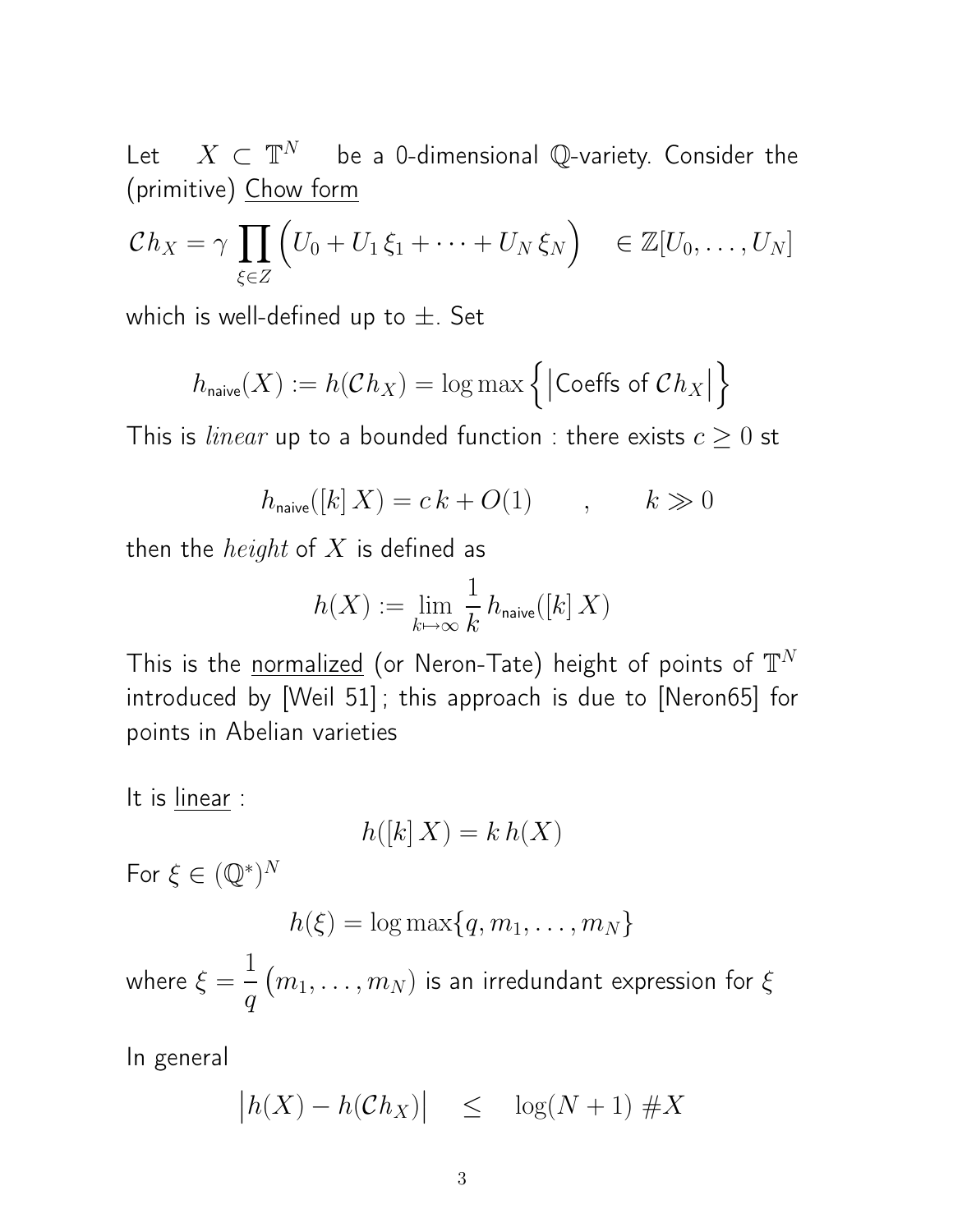# Intersection theory on  $\mathbb{P}^N$

Let

$$
F_1, \ldots, F_N \in \mathbb{C}[x_0, \ldots, x_N]
$$

be homogeneous polynomials, then (Bézout theorem, 1764)

#Z(F1, . . . , FN)<sup>0</sup> ≤ Y N i=1 deg(Fi)

For an equidimensional variety  $X \subset \mathbb{P}^N$  the  $degree$  is

$$
\deg(X) := \# \big(X \cap Z(\ell_1,\ldots,\ell_n)\big)
$$

for generic linear forms  $\ell_1, \ldots, \ell_n$  and  $n = \dim(X)$ .

For  $\dim(X) = 0$  the degree equals its cardinality :  $deg(X) = #X$ 

For a hypersurface  $Z(f)$  defined by a squarefree polynomial

$$
\deg\big(Z(f)\big) = \deg(f)
$$

This notion can be extended to arbitrary varieties. For  $Z \subset \mathbb{P}^N$ we set  $\overline{N}$ 

$$
\deg(Z) \quad := \quad \sum_{j=0}^N \deg(Z_j)
$$

where  $Z_j\, \subset\, {\mathbb P}^N$  is the  $j$ th equidimensional component of  $Z.$ Then

$$
\deg(X \cap Y) \leq \deg(X) \deg(Y)
$$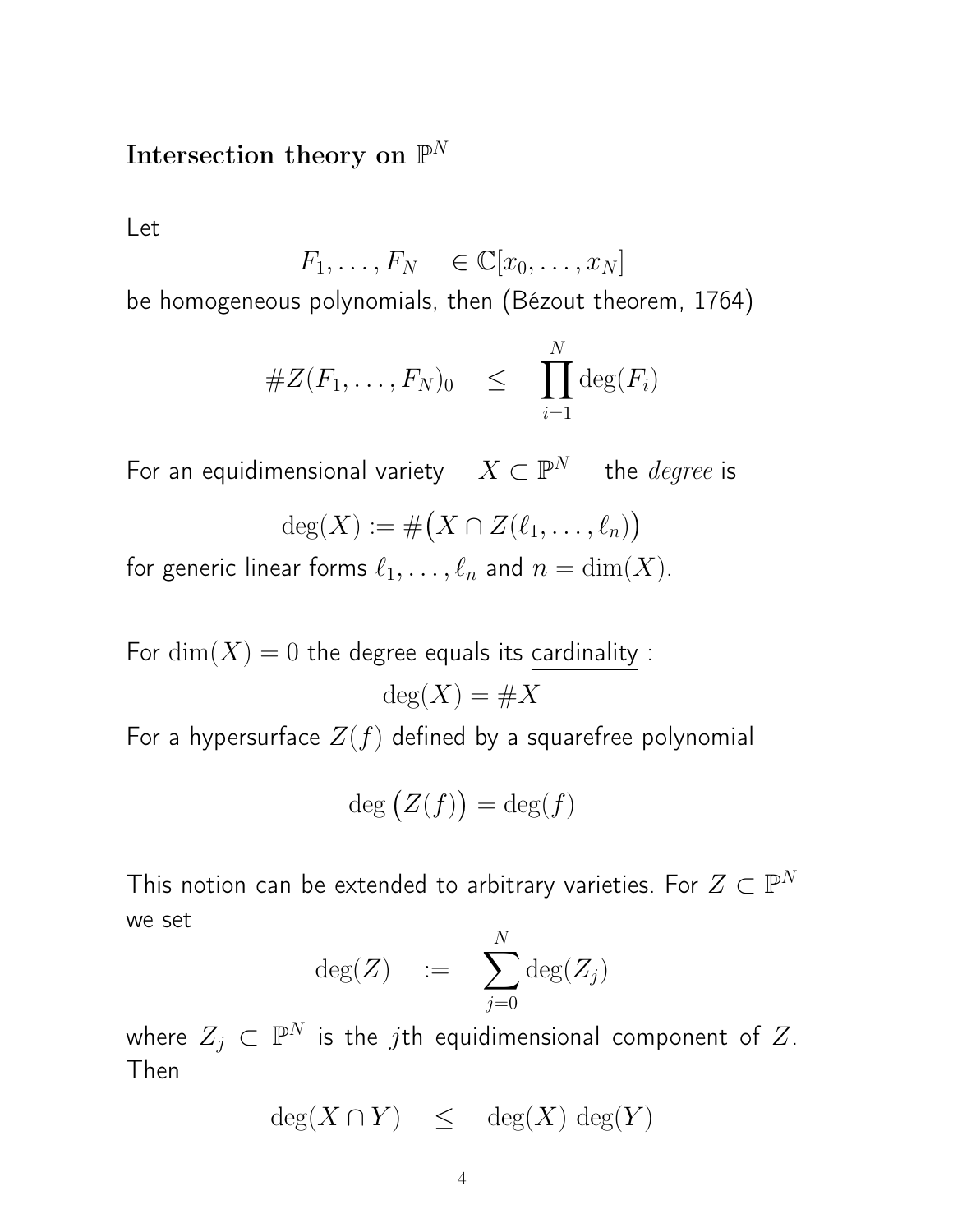Intersection theory on toric varieties

Let

$$
F_1, \ldots, F_N \in \mathbb{Z}[x_1^{\pm 1}, \ldots, x_N^{\pm 1}]
$$

be Laurent polynomials, and let  $Z_0\subset (\mathbb{C}^*)^N$  be the set of isolated zeroes of the equation system

$$
F_1 = 0, \quad \dots \quad , F_n = 0
$$

Then (Bernstein-Kushnirenko thm 1975)

$$
\#Z_0 \leq \sum_{\xi \in Z_0} \ell(\xi) \leq \text{MV}(Q_1, \dots, Q_N)
$$

where  $\ell(\xi)$  is the intersection multiplicity of  $F_1, \ldots, F_N$  at  $\xi$ ;

$$
Q_i := \text{NP}(f_i) = \text{Conv}(\text{Supp}(F_i)) \quad \subset \mathbb{R}^N
$$

is the Newton polytope of  $F_i$  ; and  $Q := \mathrm{NP}(f_1, \ldots, f_N) \subset \mathbb{R}^N$ 

The  $mixed\ volume\ MV(Q_1,\ldots,Q_N)\in\mathbb{N}$  can be defined as

$$
\sum_{J \subset \{1,2,\dots,N\}} (-1)^{\#J} \operatorname{Vol}_{\mathbb{R}^N} \Big( \sum_{j \in J} Q_j \Big)
$$

For the unmixed case  $Q_1 = \ldots, Q_N = Q$ 

$$
\mathrm{MV}(Q_1,\ldots,Q_N)=N!\,\mathrm{Vol}^N_\mathbb{R}(Q)
$$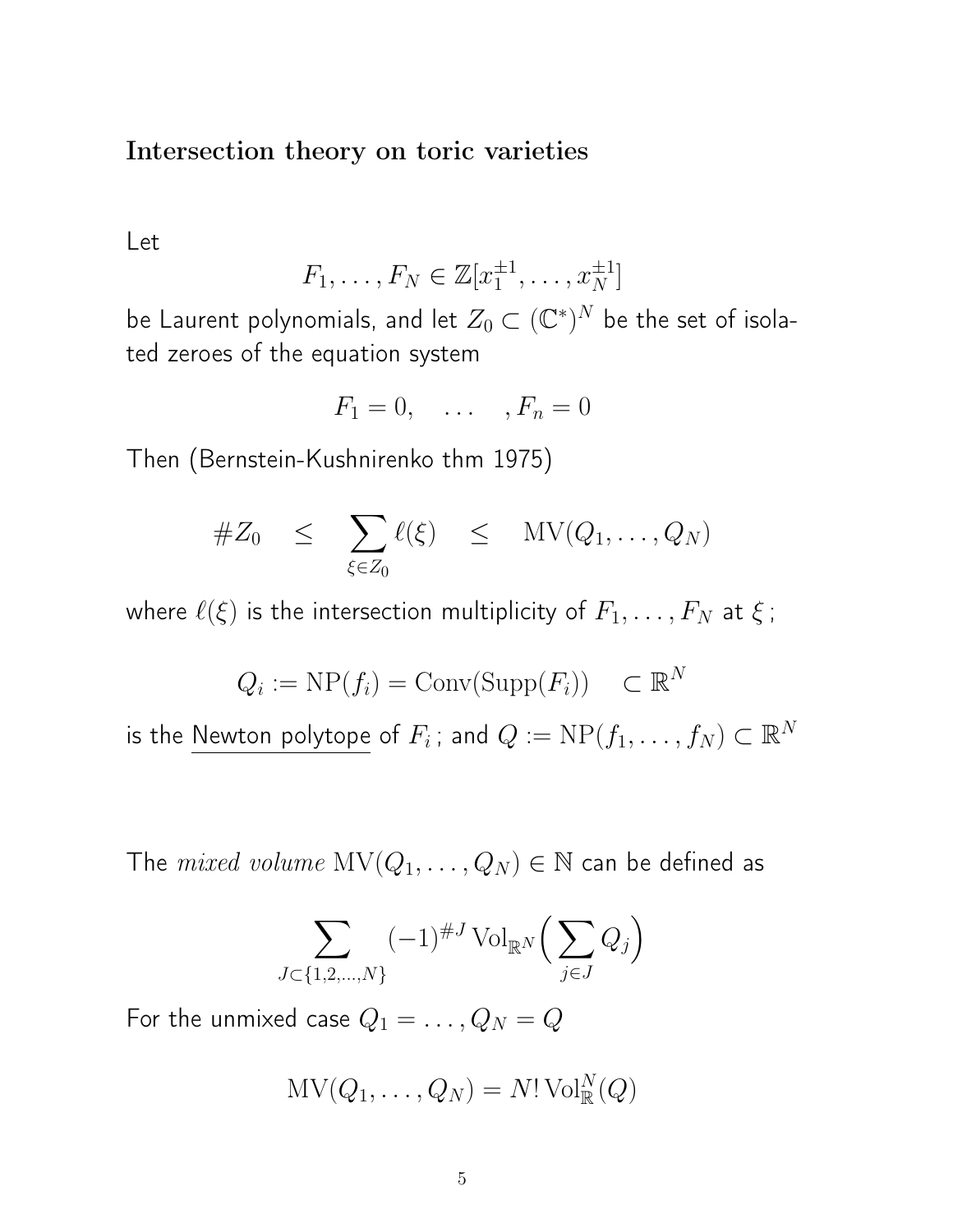In the example

$$
f_1 := x_1 - H, \quad f_2 := x_2 x_1^{-D} - H, \quad \dots, \quad f_n := x_N x_{N-1}^{-D} - H
$$
  
Let  $e_1, \dots, e_N$  be the *standard basis* of  $\mathbb{R}^N$ , then

$$
Q_1 = \text{Conv}(e_1, 0), \quad Q_2 = \text{Conv}(e_2 - D e_1, 0),
$$
  
...,  $Q_n = \text{Conv}(e_N - D e_{N-1}, 0) \subset \mathbb{R}^N$ 

Then

$$
\text{MV}(Q_1,\ldots,Q_N)=1
$$

and so

$$
\#Z \quad \leq \quad 1 \quad \ll \quad D^N
$$

For  $N := 2, D := 3$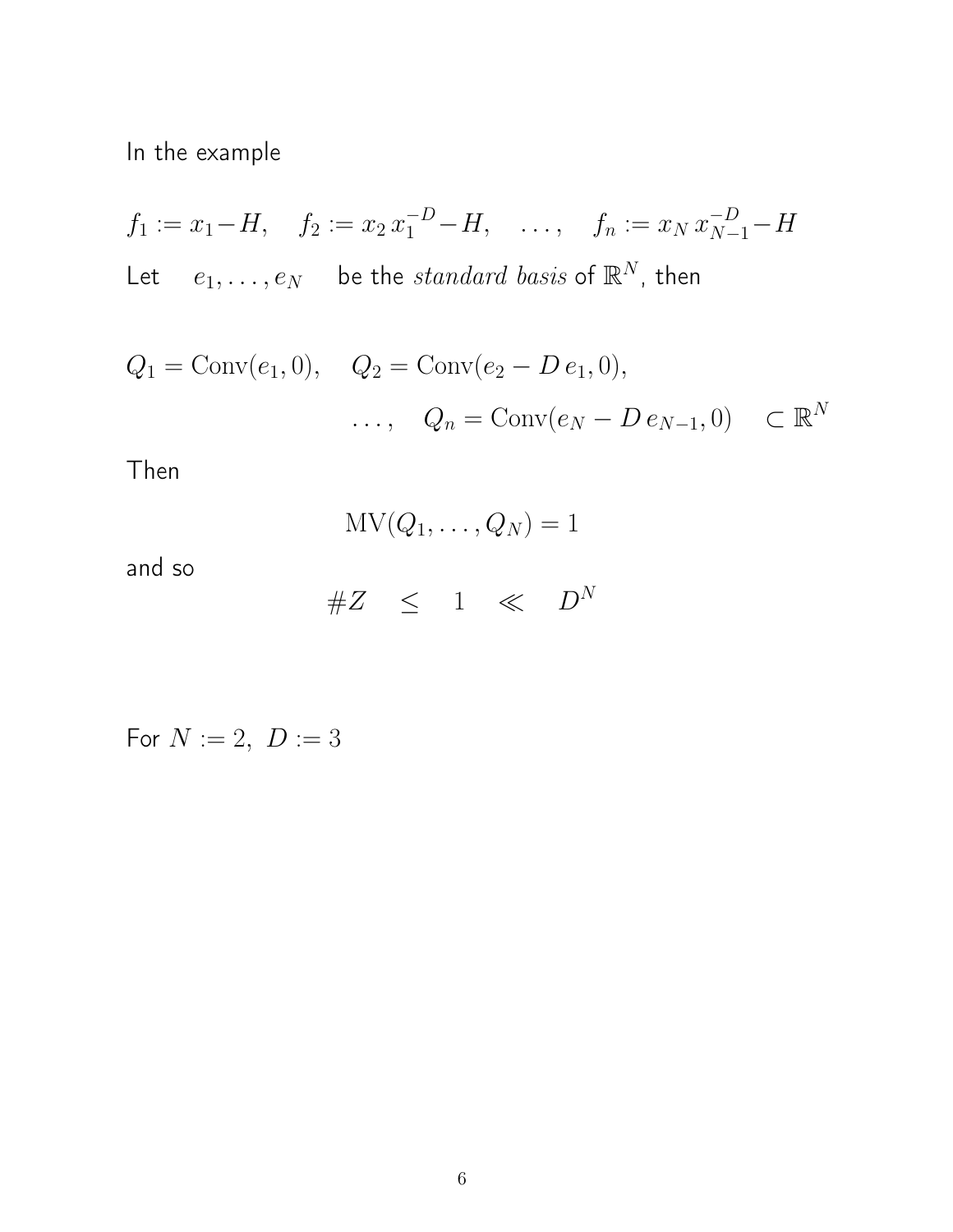# Heights of subvarieties of  $\mathbb{P}^N$

Let's compactify the torus through the standard inclusion

$$
i_N: \mathbb{T}^N \hookrightarrow \mathbb{P}^N \quad , \quad (t_1, \ldots, t_N) \mapsto (1: t_1: \cdots : t_N)
$$

The multiplication  $[k]$  extends to the  $k$ -power map

$$
[k] : \mathbb{P}^N \to \mathbb{P}^N \quad , \quad (x_0 : \cdots : x_N) \mapsto (x_0^k : \cdots, x_N^k)
$$

Let  $X \, \subset \, \mathbb{P}^N$  be an equidimensional  $\mathbb{Q}$ -variety of dimension  $n$ and let

$$
\mathcal{C}h_X \quad \in \mathbb{Z}[U_0,\ldots,U_n]
$$

be its (primitive) Chow form, where  $n := \dim(X)$ . This is a homogeneous polynomial in each group of variables  $U_i = \{U_{i0}, \ldots, U_{in}\}$ of partial degree

$$
\deg_{U_i}(\mathcal{C}h_X) = \deg(X)
$$

Set

$$
h_{\text{naive}}(X) := h(\mathcal{C}h_X) = \log \max \left\{ \left| \text{Coeffs of } \mathcal{C}h_X \right| \right\}
$$

for the naive height of  $X$  (proposed by [Weil 50], reappears in the '80 [Nesterenko 83], [Philippon 86])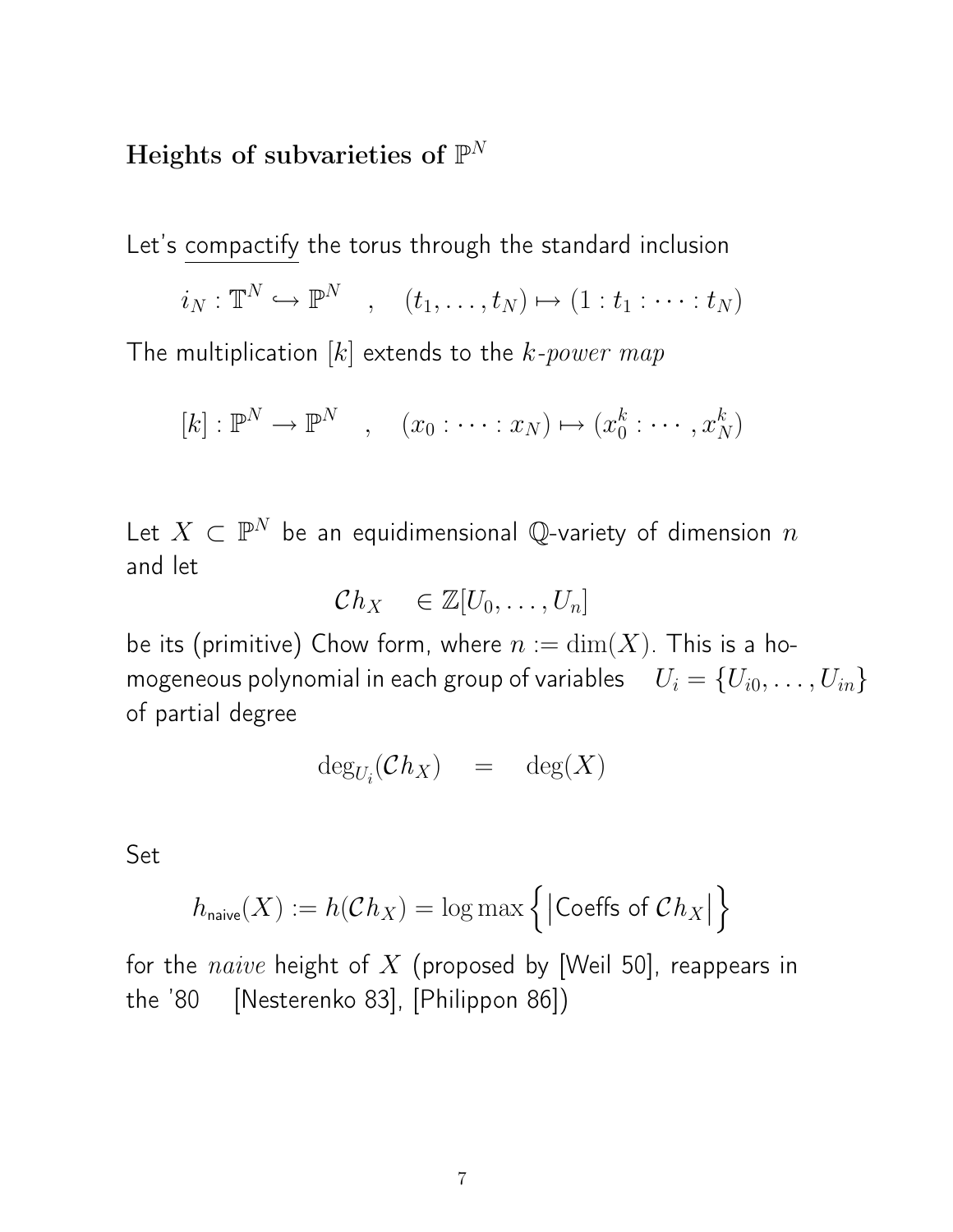Then there exists  $c \geq 0$  st for  $k \gg 0$ 

$$
\frac{h_{\text{naive}}([k]X)}{\deg([k]X)} = c k + O(1)
$$

The  $normalized$  (or Neron-Tate) height of  $X$  is defined as

$$
h(X) := \deg(X) \lim_{k \to \infty} \frac{1}{k} \frac{h_{\text{naive}}([k]X)}{\deg([k]X)} \in \mathbb{R}_+
$$

[Zhang 95], [David-Philippon 98]

Then

$$
\frac{h([k]X)}{\deg ([k]X)} = k \frac{h(X)}{\deg (X)}
$$

This can be compared with the naive height as

$$
\left| h(X) - h(\mathcal{C}h_X) \right| \leq 2(n+1) \log(N+1)
$$

### Vanishing

 $h(X) \,=\, 0 \hspace{5mm} \text{iff} \hspace{5mm} X \,=\, \bigcup_{i=1}^M X_i \hspace{5mm} \text{where each } \hspace{5mm} X_i \,=\, \omega_i \,H$ is the translated of an algebraic group H by a torsion point  $\omega$ 

The " ⇒" implication is equivalent to the Bogomolov conjecture, solved by [Zhang95]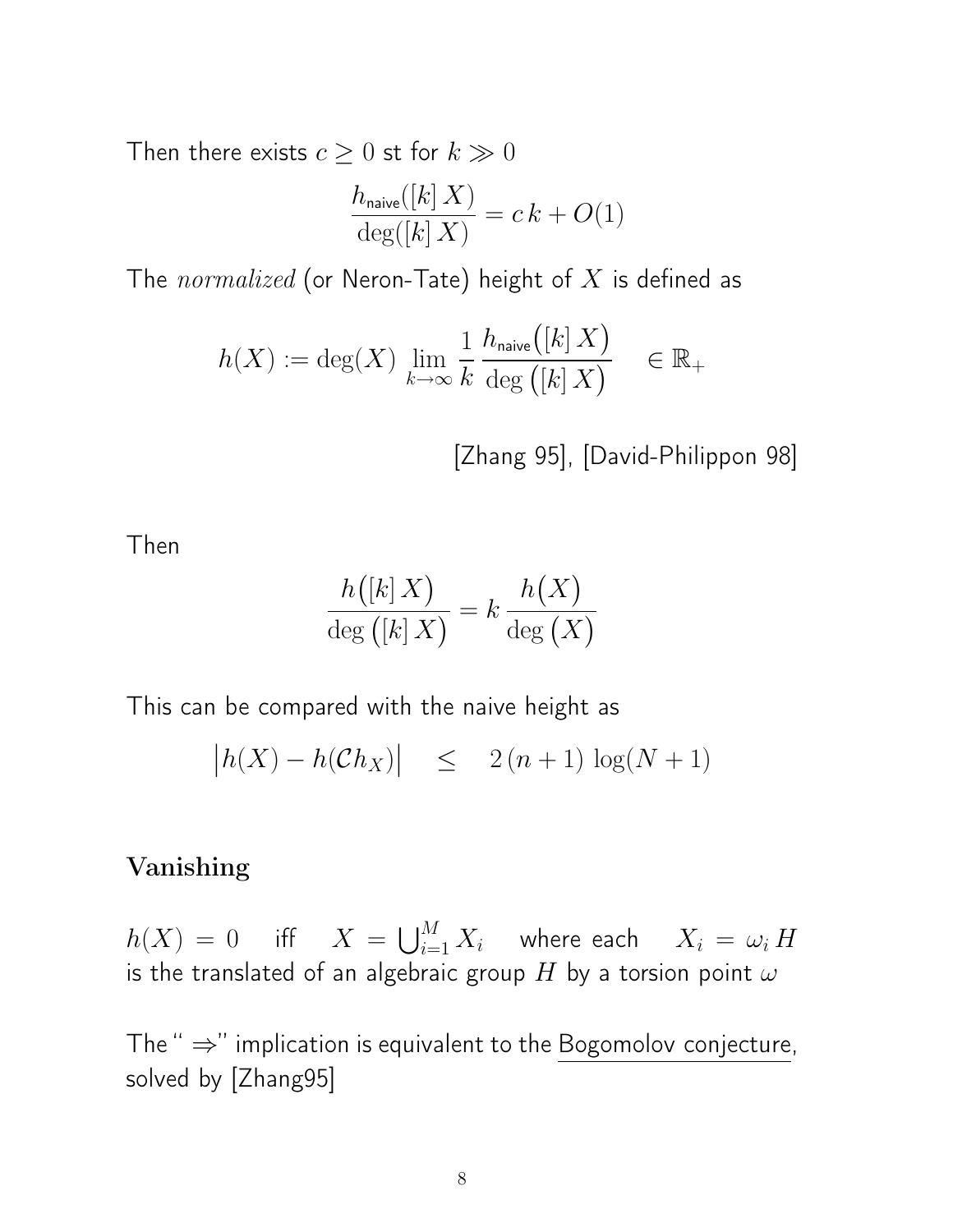## Examples

 $dim(X) = 0$ 

This height was first introduced by A. Weil (1951) as

$$
h(X) := \sum_{\xi \in X} h(\xi)
$$

with

$$
h(\xi) := \frac{1}{[K:\mathbb{Q}]} \sum_{v \in M_{\mathbb{Q}}} \sum_{\sigma: K \hookrightarrow \mathbb{C}_v} \log \max \left\{ |\sigma(\xi_0)|_v, \dots, |\sigma(\xi_N)|_v \right\}
$$

#### where

 $K$  is a number field such that  $\xi \in (K^*)^N$  ;

 $[K:\mathbb{Q}]$  is the extension degree of  $K$ ;

 $M_{\mathbb{Q}} := {\infty} \cup {\{p : p \text{ prime}\}}$  is the canonical set of absolute values of  $\mathbb Q$ ;

 $|\cdot|_{\infty}$  is the ordinary absolute value;

 $|\cdot|_p$  is the p-adic absolute value defined by

$$
|\alpha|_p:=p^{-{\rm ord}_p(\alpha)};
$$

 $\mathbb{C}_v$  is the completion of the algebraic closure of  $\mathbb{Q}_v$ ;

 $\sigma$  runs over all inclusions of K into  $\mathbb{C}_v$ .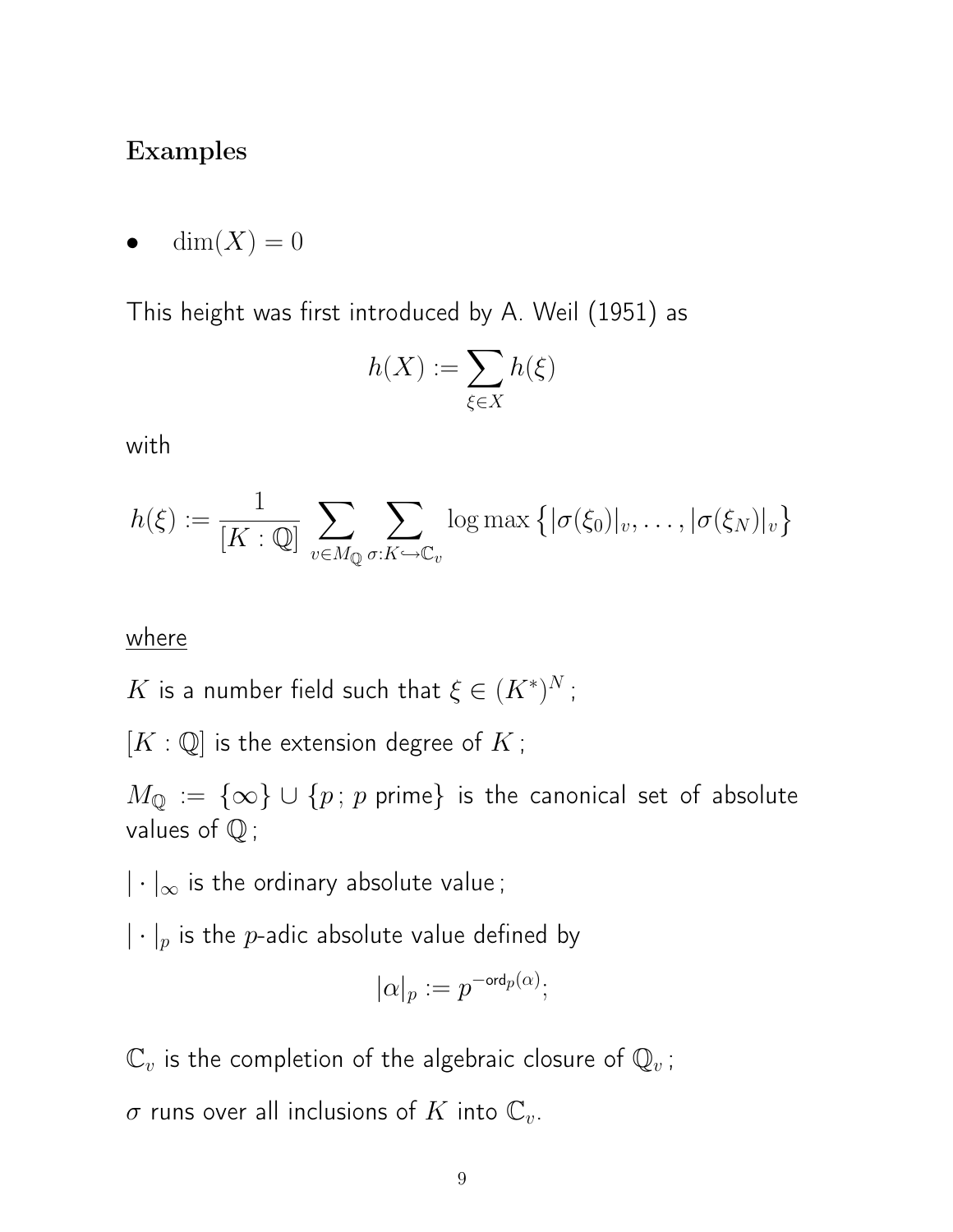## Examples (cont.)

 $dim(X) > 0$ 

There is no general algorithm for computing  $h(X)$ . Moreover we don't know which is its arithmetic nature in the general case (is it a period à la Kontsevich-Zagier ?)

For  $X = Z(f)$  the height equals the *Mahler measure* of f

$$
h(X) = m(f) = \int_{S^1 \times \dots \times S^1} \log |f(z)| \, dz_1 \cdots dz_N
$$

the integral being w.r. to the unitary Haar measure over the compact torus

For plenty of  $f \in \mathbb{Z}[x^{\pm 1}, y^{\pm 1}]$  this is related to special values of Dirichlet  $L$  functions and of  $L$  functions of elliptic curves

E.g. [Smyth81]

$$
m(1+x+y) = \frac{3\sqrt{3}}{4\pi}L(\chi_{-3}, 2)
$$

with  $L(\chi_{-3},2)=1$  – 1  $rac{1}{2^2}$  + 1  $rac{1}{4^2}$  – 1  $rac{1}{5^2} + \cdots$ 

This is a very active area of research : work of D. Boyd, C. Deninger, F. Rodríguez Villegas, V. Maillot, . . .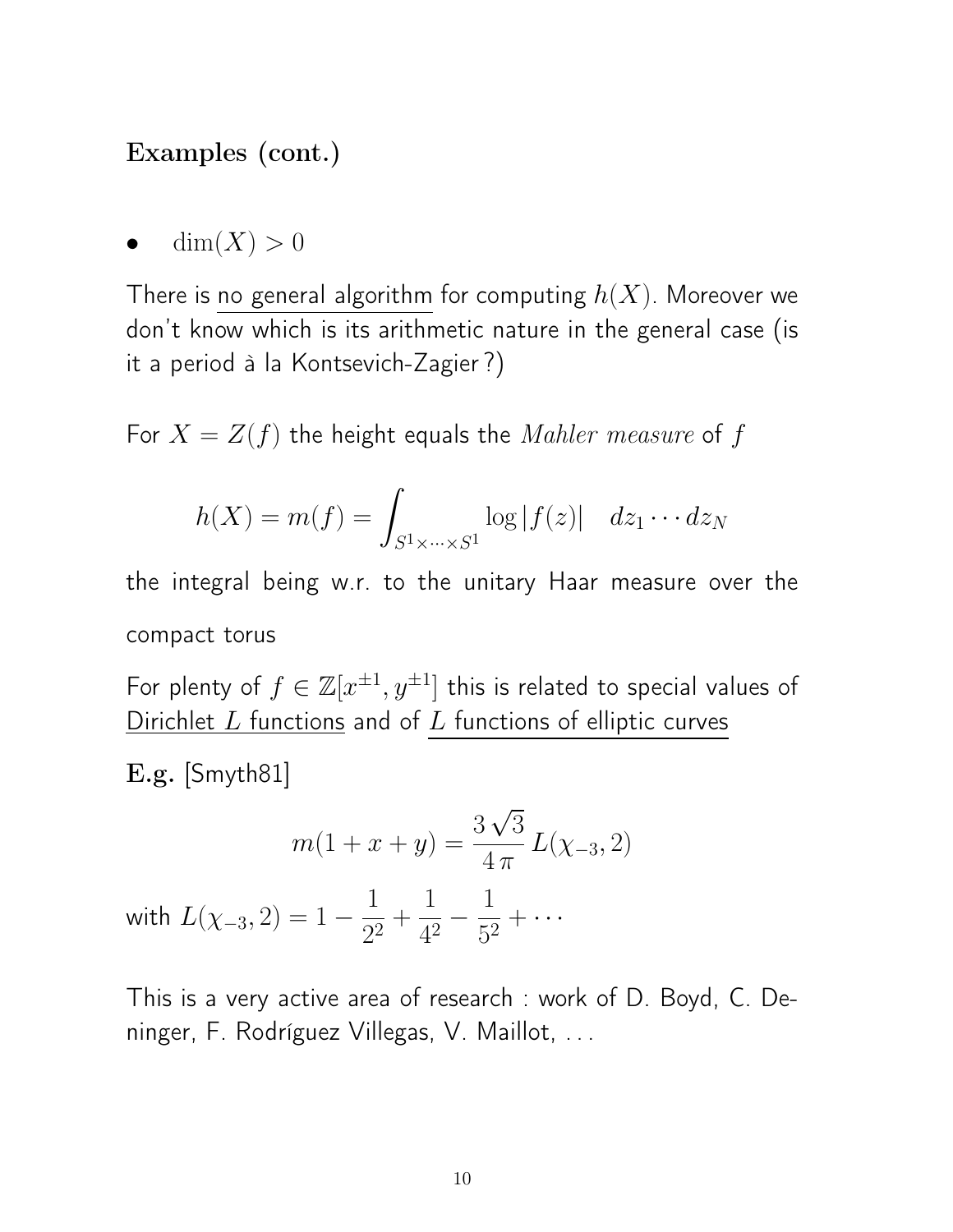## More examples : monomials varieties

Joint work with P. Philippon

Let 
$$
\mathcal{A} := \{(a_0, \alpha_0), \dots, (a_N, \alpha_N)\} \subset \mathbb{Z}^n \times \mathbb{Q}^*
$$
 st  

$$
(a_1 - a_0, \dots, a_N - a_0)_{\mathbb{Z}} = \mathbb{Z}^n
$$

Let

$$
\varphi_{\mathcal{A}} : \mathbb{T}^n \to \mathbb{P}^N \qquad , \qquad s \mapsto (\alpha_0 \, s^{a_0} : \cdots : \alpha_N \, s^{a_N})
$$

and set

$$
X_{\mathcal{A}} := \overline{\varphi_{\mathcal{A}}(\mathbb{T}^n)} \quad \subset \mathbb{P}^N
$$

for the associated monomial variety When  $\alpha_i = 1$  for all i this is a projective toric variety

The dimension and degree are

$$
\dim(X_{\mathcal{A}}) = n \qquad , \qquad \deg(X_{\mathcal{A}}) = n! \operatorname{Vol}_{\mathbb{R}^n}(Q)
$$
  
where  $Q := \operatorname{Conv}(a_0, \dots, a_N) \subset \mathbb{R}^n$ 

 $\mathbf{E}.\mathbf{g}.$  Let  $S \subset \mathbb{P}^4$  be the surface associated to the monomial map

$$
(s,t)\mapsto (1:s:t:s^2t:s^2t)
$$

its degree is

$$
\deg(S) = 2! \operatorname{Vol}_{\mathbb{R}^n}(Q) = 5
$$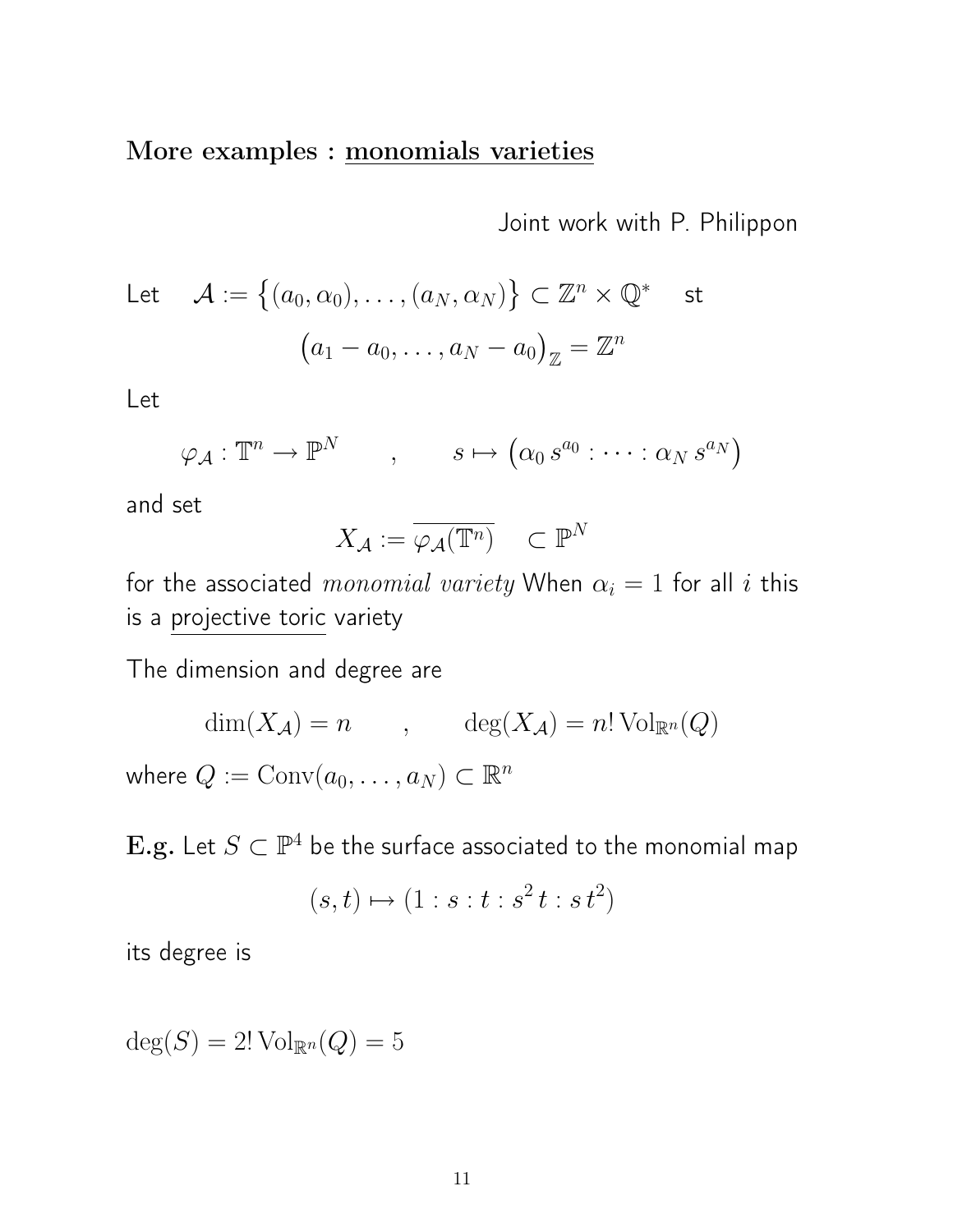Thm. (Philippon-S. 03)

Let  $v \in M_{\mathbb{Q}}$  and set

$$
Q_v := \text{Conv}\big((a_0, \log |\alpha_0|_v), \dots, (a_N, \log |\alpha_N|_v)\big) \quad \subset \mathbb{R}^{n+1}
$$

for the  $v$ -adic polytope of  $A$ , and set

$$
E_v:Q\to\mathbb{R}
$$

for the parameterization of its upper convex envelope w.r. to  $Q:=\mathrm{Conv}(a_0,\ldots,a_N)\subset \mathbb{R}^n$  ; then set

$$
E \quad := \quad \sum_v E_v
$$

Then

$$
h(X_{\mathcal{A}}) = (n+1)! \int_{Q} E \ dx_1 \cdots dx_N
$$

**E.g.** Let  $\mathcal{A} := \{(0, 1), (1, 5), (2, 7), (3, 1)\} \subset \mathbb{Z} \times \mathbb{Q}^*$ ; then  $X_\mathcal{A} \subset \mathbb{P}^3$  is (the closure of) the image of the map

$$
s \mapsto (1:5s:7s^2:s^3)
$$

Set

$$
Q_{\infty} := \text{Conv}\big((0,0), (1, \log(5)), (2, \log(7)), (3,0)\big) \subset \mathbb{R}^2
$$

then

$$
h(X_{\mathcal{A}}) = 2! \operatorname{Vol}_{\mathbb{R}^{n+1}}(Q_{\infty}) = 2 (\log(5) + \log(7))
$$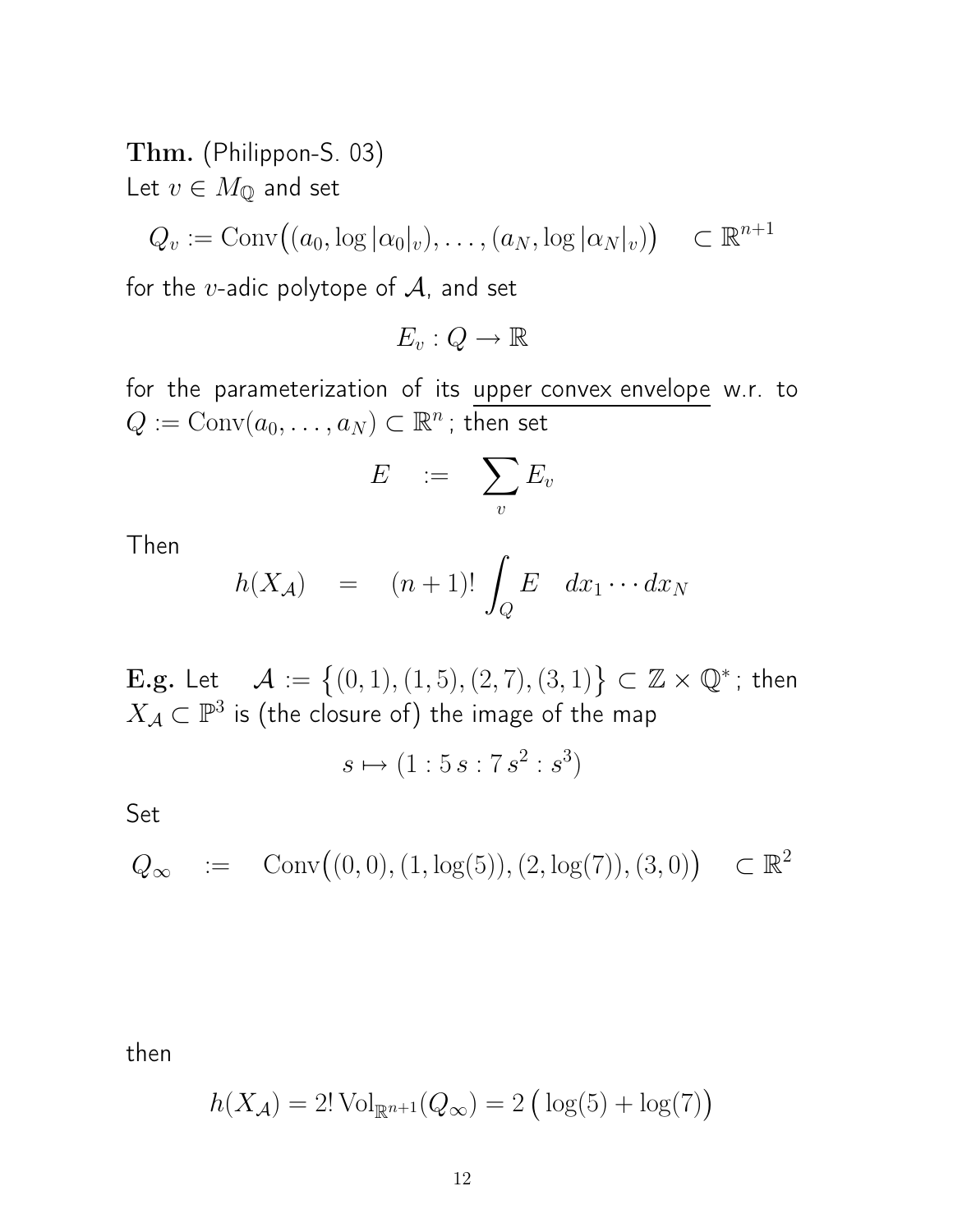Cor.

$$
h(X_{\mathcal A}) \quad \in \quad \left(\log(\overline{\mathbb Q}^*)\right)_{\mathbb Q}
$$
\n
$$
\Rightarrow \text{ either } h(X_{\mathcal A}) = 0 \text{ or } h(X_{\mathcal A}) \notin \overline{\mathbb Q} \quad \text{ (by Baker's theorem)}
$$

For  $\mathcal A$  symmetric that is when

$$
[-1]\, X_{\mathcal{A}} = X_{\mathcal{A}}
$$

then

$$
h(X_{\mathcal{A}}) = \frac{(n+1)!}{2} \sum_{v \in M_{\mathbb{Q}}} \text{Vol}_{\mathbb{R}^{n+1}}(Q_v)
$$

Idea of the proof. Set  $\mathcal{H}_{\text{geom}}(X_{\mathcal{A}}; D)$  for the Hilbert function of  $X_{\mathcal{A}}$ ; then

$$
\mathcal{H}_{\mathrm{geom}}(X_{\mathcal{A}}; D) = \# \left( D \, Q \cap \mathbb{Z}^n \right) = \mathrm{Vol}_{\mathbb{R}^n}(Q) \, D^n + O(D^{n-1})
$$

which implies that  $\deg(X_{\mathcal A})=\frac{\text{Vol}_{\mathbb R^n}(Q)}{n!}$  $n!$ . For the height : set  $I_D^{\mathbb{Z}} := I(X_{\mathcal{A}}) \cap \mathbb{Z}[x_0, \ldots, x_N]_D$ 

which is a lattice of  $\quad I_D^{\mathbb R} \ := \ I_D^{\mathbb Z} \otimes \mathbb R$ . We can compute the arithmetic Hilbert function of  $X_{\mathcal{A}}$ , which is defined as

$$
\mathcal{H}_\mathrm{arith}(X_\mathcal{A}; D) := \mathrm{Vol}\big(I_D^\mathbb{R}/I_D^\mathbb{Z}\big)
$$

By the "theorem of arithmetic amplitude" of [Gillet-Soulé 93] and [Randriam 01] we can read the height from the asymptotics of this function

$$
\mathcal{H}_{\rm arith}(X_{\mathcal{A}}; D) = \frac{h(X_{\mathcal{A}})}{(n+1)!} D^{n+1} + o(D^{n+1})
$$

 $\Box$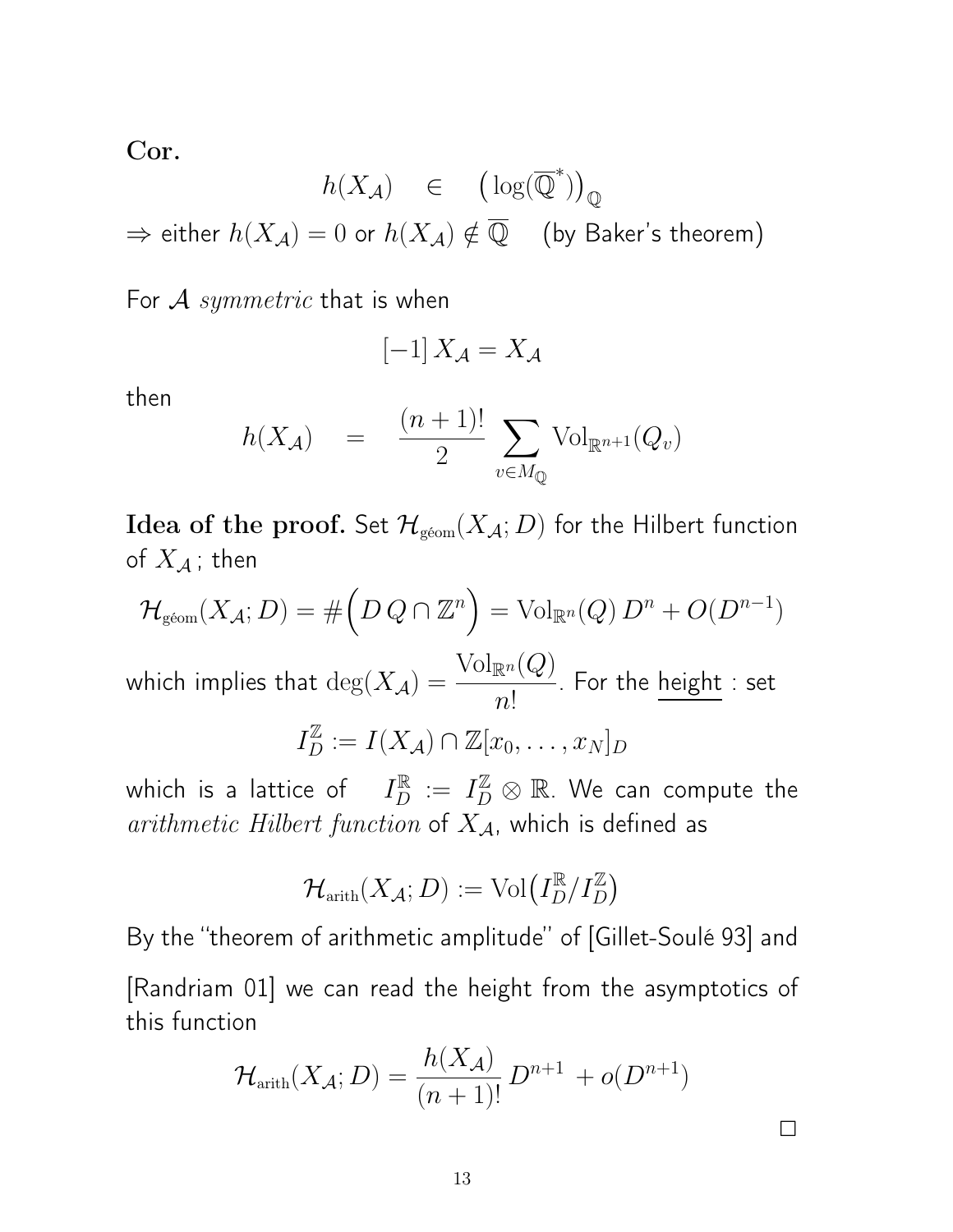### The "arithmetic" Bézout theorem

Let  $X \subset \mathbb{P}^N$  be equidimensional and  $f = \sum_a f_a x^a \in \mathbb{Z}[x_0, \ldots, x_N]$ a homogeneous polynomial ; then

$$
h(X \cap Z(f)) \leq h(X) \deg(f) + \deg(X) h_1(f)
$$

where  $-h_1(f):=\log\big(\sum_a|f_a|\big)$  is the height associated with the  $\ell^1$ [Philippon 86]

For homogeneous polynomials  $F_1, \ldots, F_N \in \mathbb{Z}[x_0, \ldots, x_N]$  of degree  $D$ , this implies that

$$
h\big(Z(F_1,\ldots,F_N)\big) \quad \leq \quad D^{N-1}\,\sum_{i=1}^N h_1(F_i)
$$

Thm. ([Bost-Gillet-Soulé 94], [Philippon 95]) Let  $X, Y \subset \mathbb{P}^N$  be (any) varieties; then

 $h(X \cap Y)$  ≤  $h(X) \deg(Y) + \deg(X) h(Y) + (N+1) \log(N+1)$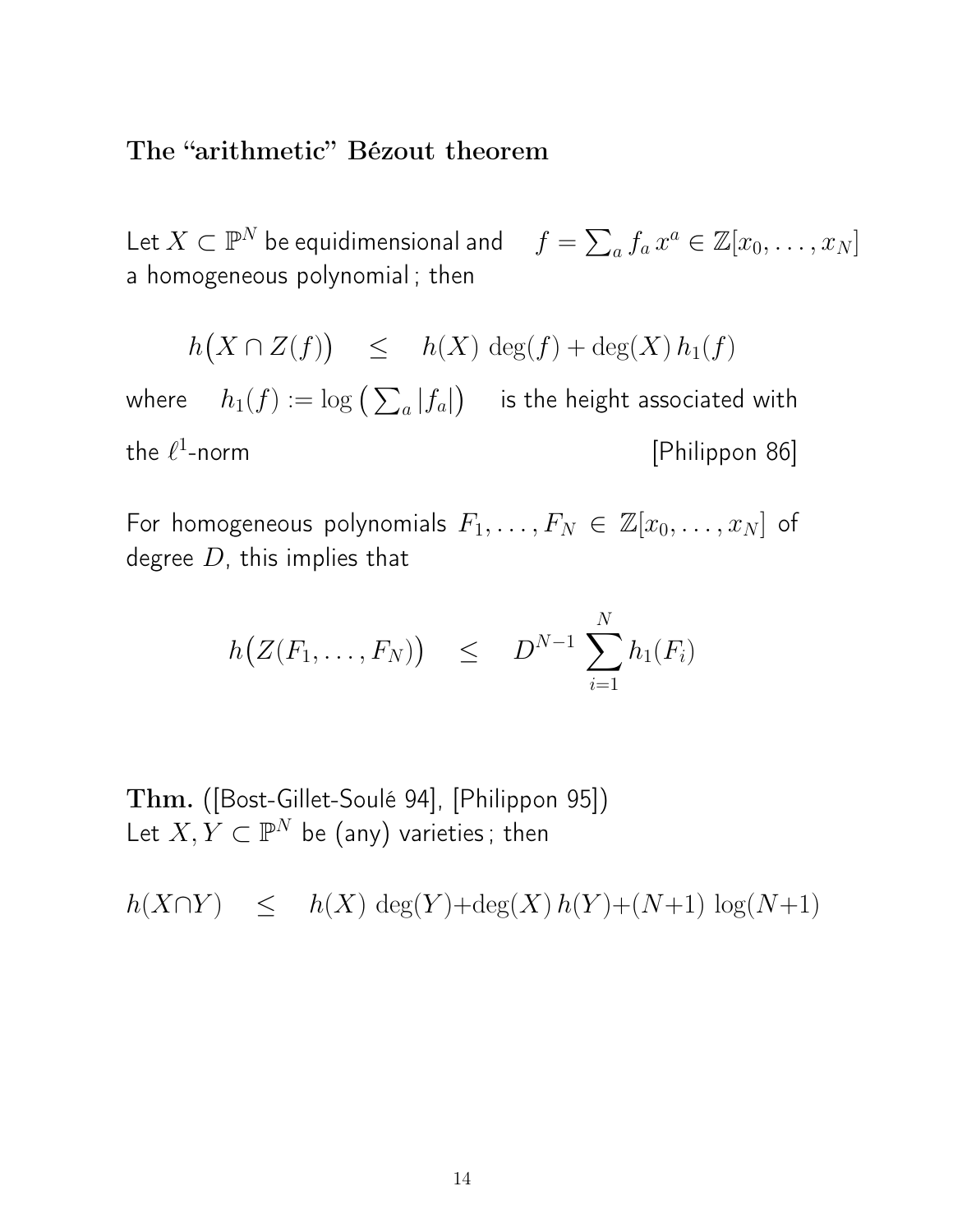The "arithmetic" Bernstein-Kushnirenko theorem

Thm. ([S. 02] based on work of [Maillot 97]) Let

$$
F_1, \ldots, F_N \in \mathbb{Z}[x_1^{\pm 1}, \ldots, x_N^{\pm 1}]
$$

be Laurent polynomials, and let  $Z_0\subset \mathbb{T}^N$  be the set of isolated points of the equation system

$$
F_1 = 0, \quad \ldots, \quad F_N = 0
$$

Let  $\quad Q_0 \subset \mathbb{R}^N$  be an arbitrary convex polytope ; then

$$
h(\varphi_{Q_0}(Z)) \leq \sum_{i=1}^N MV(Q_0,\ldots,Q_{i-1},Q_{i+1},\ldots,Q_N)h_1(F_i)
$$

The inclusion  $i_N : \mathbb{T}^N \hookrightarrow \mathbb{P}^N$  corresponds to the standard polytope  $S := \text{Conv}(0, e_1, \dots, e_N)$  Hence in the example this gives

$$
h(\varphi_S(Z)) \leq \sum_{i=1}^N \text{MV}(S, Q_1, \dots, Q_{i-1}, Q_{i+1}, \dots, Q_N) h_1(f_i)
$$
  
=  $(1 + D + \dots + D^{n-1}) \log(H + 1)$ 

while in fact

$$
h(Z) = (1 + D + \dots + D^{n-1}) \log(H)
$$